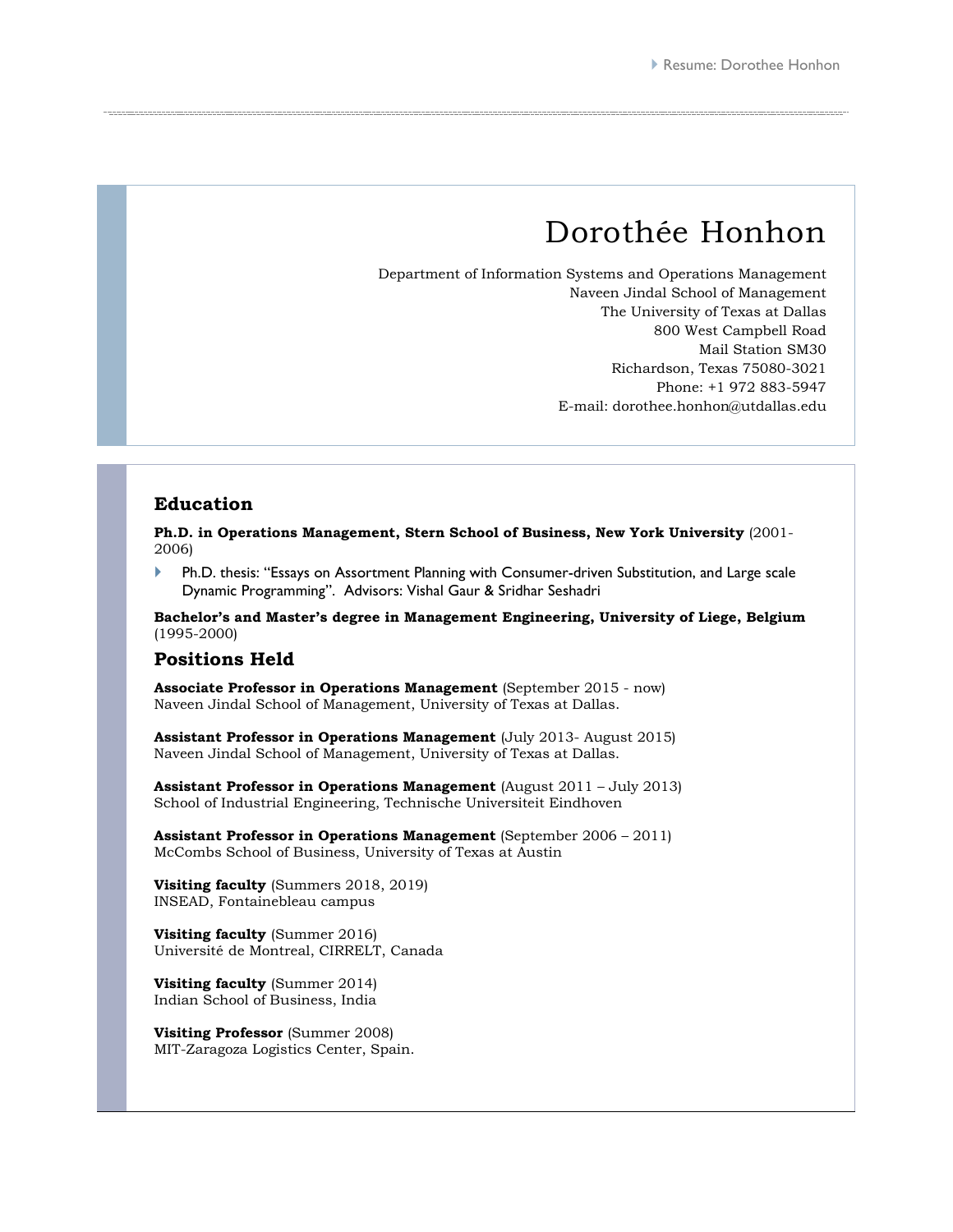## **Research Publications**

- Gaur and **Honhon,** Assortment Planning and Inventory Decisions Under a Locational Consumer Choice Model, *Management Science*, 2006, 52(10), 1528-43. [\[DOI\]](https://doi.org/10.1287/mnsc.1060.0580)
- **Honhon** and Seshadri, Admission control with incomplete information to a finite buffer queue, *Probability in the Engineering and the Information Sciences*, 2007, 21, 19-46.
- **Honhon**, Gaur and Seshadri, Assortment Planning and Inventory Decisions under stock-out based substitution, *Operations Research*, 2010, 58(5),1364 – 1379. [\[DOI\]](https://doi.org/10.1287/opre.1090.0805)
- Pan and **Honhon**, Assortment planning with vertically differentiated products, *Production and Operations Management,* 2012, 21(2), 253-275. This paper was awarded the **Wickham Skinner best paper published in Production and Operations Management for 2012 award**. [\[DOI\]](https://doi.org/10.1111/j.1937-5956.2011.01259.x)
- **Honhon**, Gaur and Seshadri, A Multi-Supplier Sourcing Problem with a Preference Ordering of Suppliers, *Production and Operations Management* 2012, 21(6), 1028-1041. [\[DOI\]](https://doi.org/10.1111/j.1937-5956.2012.01346.x)
- **Honhon**, Jonnalagedda and Pan. Optimal Algorithms for Assortment Selection under Ranking-based Consumer Choice Models, *Manufacturing & Service Operations Management*, 2012, 14(2), 279-289. [\[DOI\]](https://doi.org/10.1287/msom.1110.0365)
- Ulu, **Honhon** and Alptekinoglu, Learning Consumer Tastes through Dynamic Assortments, *Operations Research*, 2012, 60(4), 833-849. [\[DOI\]](https://doi.org/10.1287/opre.1120.1067)
- **Honhon** and Seshadri, Fixed versus Random Proportions Demand Models for Assortment Planning, *Manufacturing & Service Operations Management*, 2013, 15(3), 378-386. [\[DOI\]](https://doi.org/10.1287/msom.1120.0425)
- Franceschetti, **Honhon**, van Woensel, Bektas and Laporte, The Time-Dependent Pollution-Routing Problem. *Transportation Research Part B*, 2013, 56, 265-293. [\[DOI\]](https://doi.org/10.1016/j.trb.2013.08.008)
- Ehrenthal, **Honhon** and Van Woensel, The Value of Accounting for Demand Seasonality in Retail Inventory Management, *European Journal of Operational Research*, 2014, 238, 527-539. [\[DOI\]](https://doi.org/10.1016/j.ejor.2014.03.030)
- Franceschetti, **Honhon**, Laporte, Van Woensel & Fransoo. Strategic Fleet Management for City Logistics. *Transportation Research Part B.* 2017. 95 (January), 19-40. [\[DOI\]](https://doi.org/10.1016/j.trb.2016.10.005)
- Franceschetti, Demir, **Honhon**, Van Woensel, G. Laporte and Stobbe. A metaheuristic algorithm for the time-dependent pollution-routing problem. *European Journal of Operational Research*. 2017. 259 (3), 972-991. [\[DOI\]](https://doi.org/10.1016/j.ejor.2016.11.026)
- **Honhon** and Pan, Improving Profits by Bundling Vertically Differentiated Products. *Production and Operations Management,* 2017, 26(8), pp 1481-1497. [\[DOI\]](https://doi.org/10.1111/poms.12686)
- Franceschetti, **Honhon**, Van Woensel & Laporte, T. A shortest-path algorithm for the Departure Time and Speed Optimization Problem. *Transportation Science.* 2018, [Vol. 52, No. 4,](https://pubsonline.informs.org/toc/trsc/52/4) pp 739-1034. [\[DOI\]](https://doi.org/10.1287/trsc.2018.0820)
- Hyndman and **Honhon**, Flexibility in Long-Term Relationships: An Experimental Study. *Manufacturing & Service Operations Management*, 2019, 22 (2), pp 223-428. [\[DOI\]](https://doi.org/10.1287/msom.2018.0736)
- Ge, **Honhon**, Fransoo, Zhao. Supplying to mom and pop: Traditional retail channel selection in megacities. *Manufacturing & Service Operations Management*, 2020. [\[DOI\]](https://doi.org/10.1287/msom.2019.0806)
- Hyndman and **Honhon**. Flexibility and Reputation in Repeated Prisoner's Dilemma Games. *Management Science, 2020, 66 (11), pp 4998-5014.* [\[DOI\]](https://doi.org/10.1287/mnsc.2019.3495)
- Ge, **Honhon**, Fransoo, Zhao. Manufacturer Competition in the Nanostore Retail Channel. *European Journal of Operational Research*, 2020, 286 (1), pp 360-374. [\[DOI\]](https://doi.org/10.1016/j.ejor.2020.03.011)
- **Honhon**, Pan and Jonnalagedda, Heuristics for the assortment planning problem under Ranking-based Consumer Choice Models*. OR Letters*. 2020. [\[DOI\]](https://doi.org/10.1016/j.orl.2020.03.005)
- Akkas and **Honhon**. Shipment Policies for Products with Fixed Shelf Lives: Impact on Profits and Waste. Accepted for publication at *Manufacturing & Service Operations Management*.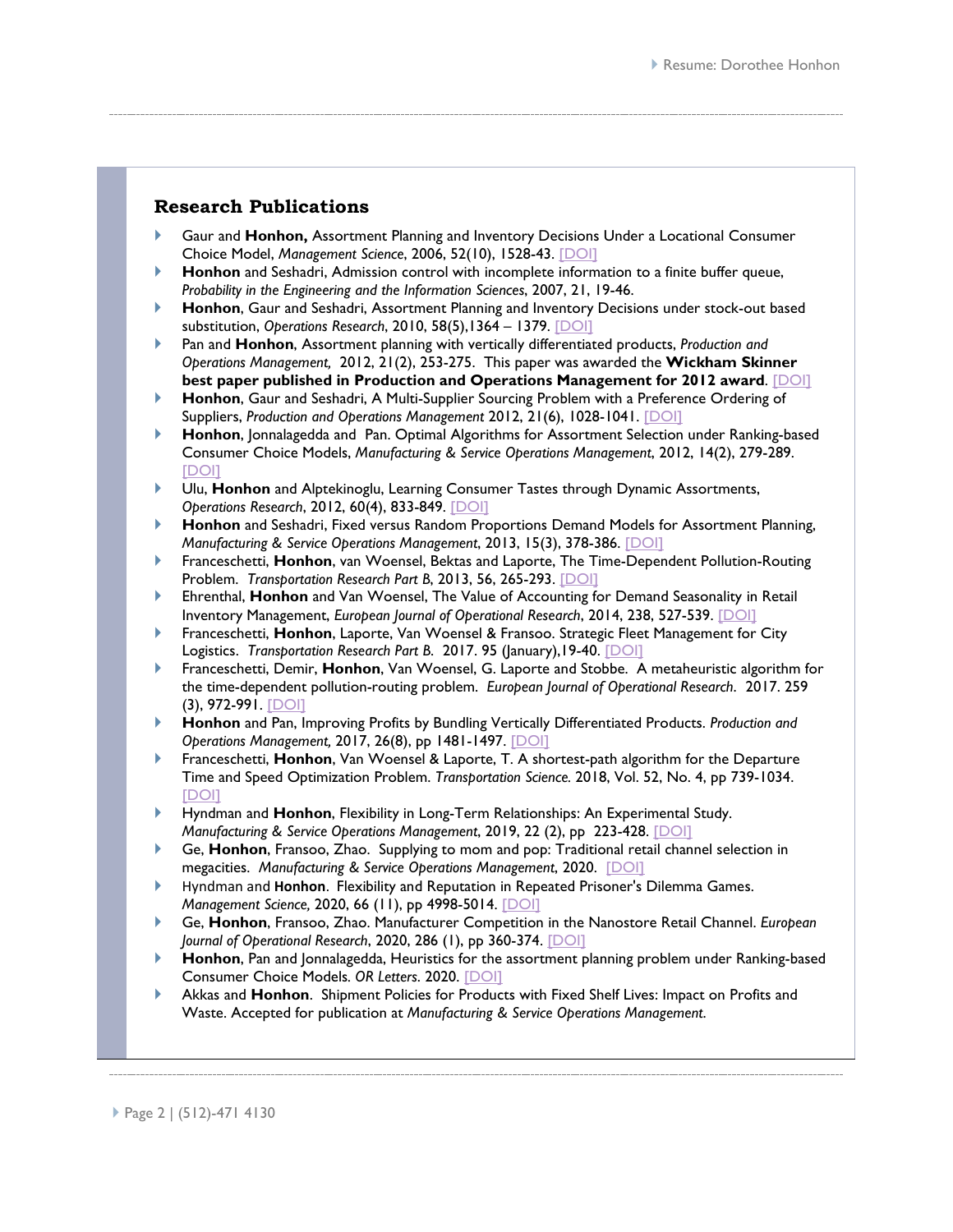# **Completed Research Papers**

- Ulu and **Honhon**. A nonparametric Bayesian Learning Model for a Dynamic Assortment Problem with Horizontally Differentiated Products, with Canan Ulu. Revise and Resubmit at *Operations Research*.
- Vorotynseva and **Honhon**. Can managers plan assortments? An experimental study. Revise and resubmit at *Manufacturing & Service Operations Management.*
- Kadiyala, **Honhon** & Ulu Learning from clickstream data. Reject and Resubmit at *Manufacturing & Service Operations Management*.
- Wu and **Honhon**. Buy-One-Get-One-Free: Impact on Waste and Profit. Submitted*.*
- Feng, **Honhon** & Ye. Online Assortment Optimization when Consumers Refine their Search. Revise and Resubmit at *Production and Operations Management.*
- Atan, **Honhon** and Pan. Displaying and discounting perishables: impact on retail profits and waste. Submitted.
- Kirci, **Honhon** and Muharremoglu. Package Size and Pricing Decisions with a Bulk Sale Option. Submitted.
- DeHoratius, Gurerk, **Honhon** & Hyndman. Understanding the behavioral drivers of execution failures in retail supply chains: an experimental study using virtual reality. Submitted.

# **Working Papers**

- Dynamic assortment planning when consumers are variety-seeking, with Ismail Kirci, Gurhan Kok, Sridhar Seshadri and Sumit Kunnumkal
- Selling to nanostores, with Jiwen Ge, Jan Fransoo and Lei Zhao
- Assortment planning when consumers buy n-packs, with Ying Cao
- The vicious cycle of substitution: an experimental study, with Ying Cao and Kyle Hyndman

# **Other Publications**

Why I Love Grocery Shopping, POMS Chronicle, 2008, 15(2), 12.

## **Research Interests**

 Sustainable supply chains, Waste Management, Assortment Planning, Stochastic Inventory Management, Retail Operations Management.

#### **Research grants**

 McCombs Research Excellence Grant (2011) for the project entitled "Utilizing Multiple Information Sources: How do individuals resolve cost vs precision trade-off?" (with co-investigators Canan Ulu and Kyle Hyndman). Grant amount: 6,075 USD.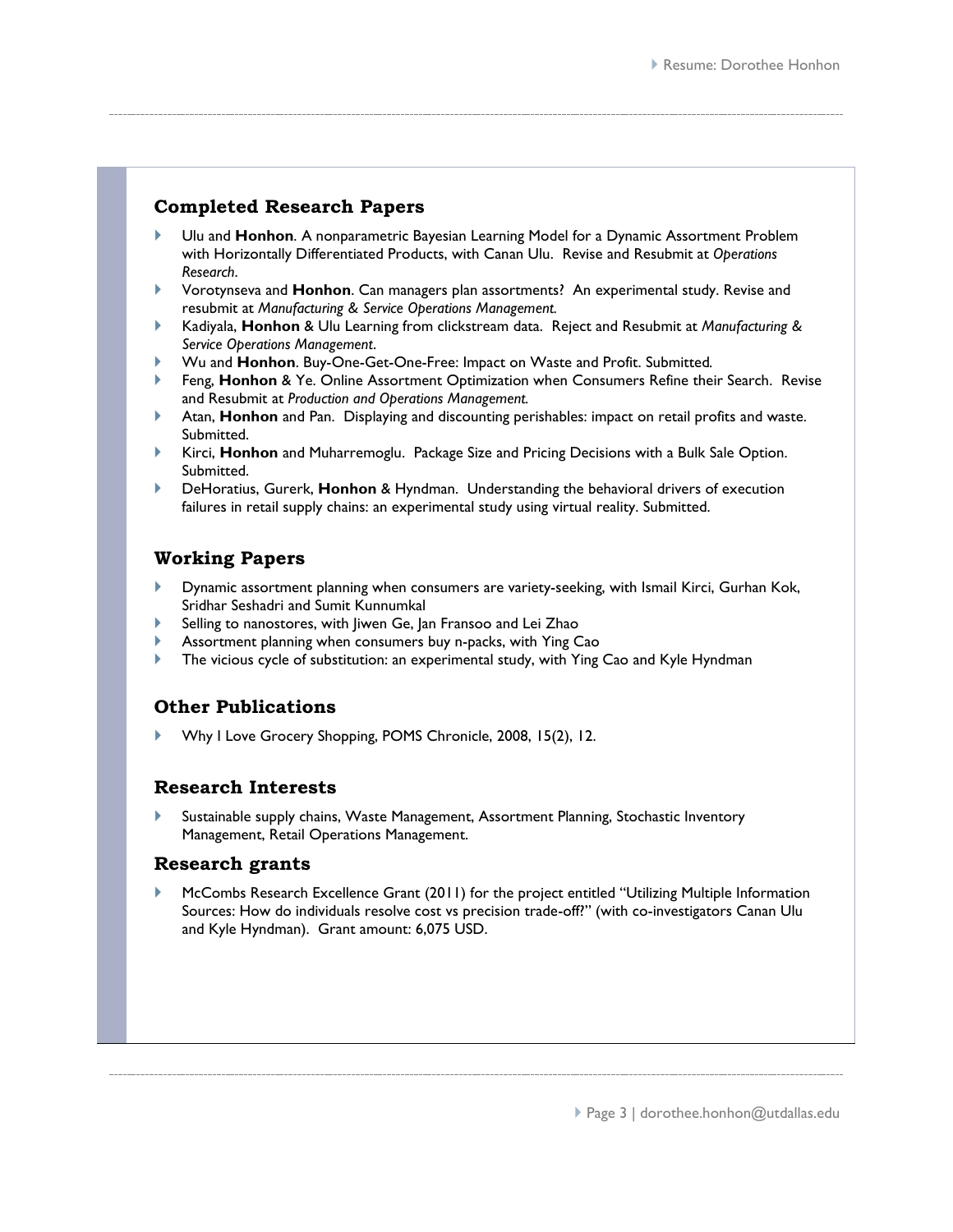#### **Research Presentations**

- Georgetown University (March 2020)
- University of Illinois at Chicago (February 2020)
- University of Luxembourg (January 2020)
- INFORMS Annual Meeting, Seattle (November 2019)
- Indiana University (October 2019)
- MSOM Conference Singapore (June 2019)
- COER Conference, Harvard Business School (May 2019)
- European Working Group on Retail Operations, Mallorca (April 2019)
- Emory University (April 2019)
- Cornell University (March 2019)
- Georgia Institute of Technology (March 2019)
- University of Illinois at Urbana-Champaign (January 2019)
- INCAE, Costa Rica (November 2018)
- INFORMS Annual Meeting, Phoenix (November 2018)
- Workshop "Future of Retail Operations", Heilbronn Germany (October 2018)
- European Working Group on Retail Operations, Eindhoven (May 2018)
- POMS Annual conference, Houston (May 2018)
- North Carolina State University (March 2018)
- Duke University, Fuqua School of Business (November 2017)
- INFORMS Annual Meeting, Houston (October 2017)
- Dartmouth College, Tuck School of Business (October 2017)
- Kedge Business School, Bordeaux, France (July 2017)
- POMS Annual conference, Seattle (May 2017)
- INFORMS Annual Meeting, Nashville (November 2016)
- International INFORMS conference, Hawaii (June 2016)
- POMS Annual conference, Orlando (May 2016)
- Boston University, Questrom School of Business (March 2016)
- University of Florida, Warrington School of Business (March 2016)
- University of Utah, David Eccles School of Business (December 2015)
- INFORMS Annual Meeting, Philadelphia (November 2015)
- Singapore Management University, Operations Management Summer Camp (August 2015)
- EBS Business School, Wiesbaden, Germany (July 2015)
- COER Conference, Harvard Business School (June 2015)
- POMS Annual conference, Washington DC (May 2015)
- University of Southern California (April 2015)
- Fashion Operations Conference, IESE Business School, Barcelona, Spain (March 2015)
- INFORMS Annual Meeting, San Francisco (November 2014)
- POMS Annual conference, Atlanta (May 2014)
- INFORMS Annual Meeting, Minneapolis (October 2013)
- Tsinghua University, Beijing (September 2013)
- Marketing Science conference, Istanbul (July 2013)
- POMS annual conference, Denver (May 2013)
- London Business School (April 2013)
- IESE, Barcelona (April 2013)
- University of Texas at Dallas (April 2013)

Page 4 | (512)-471 4130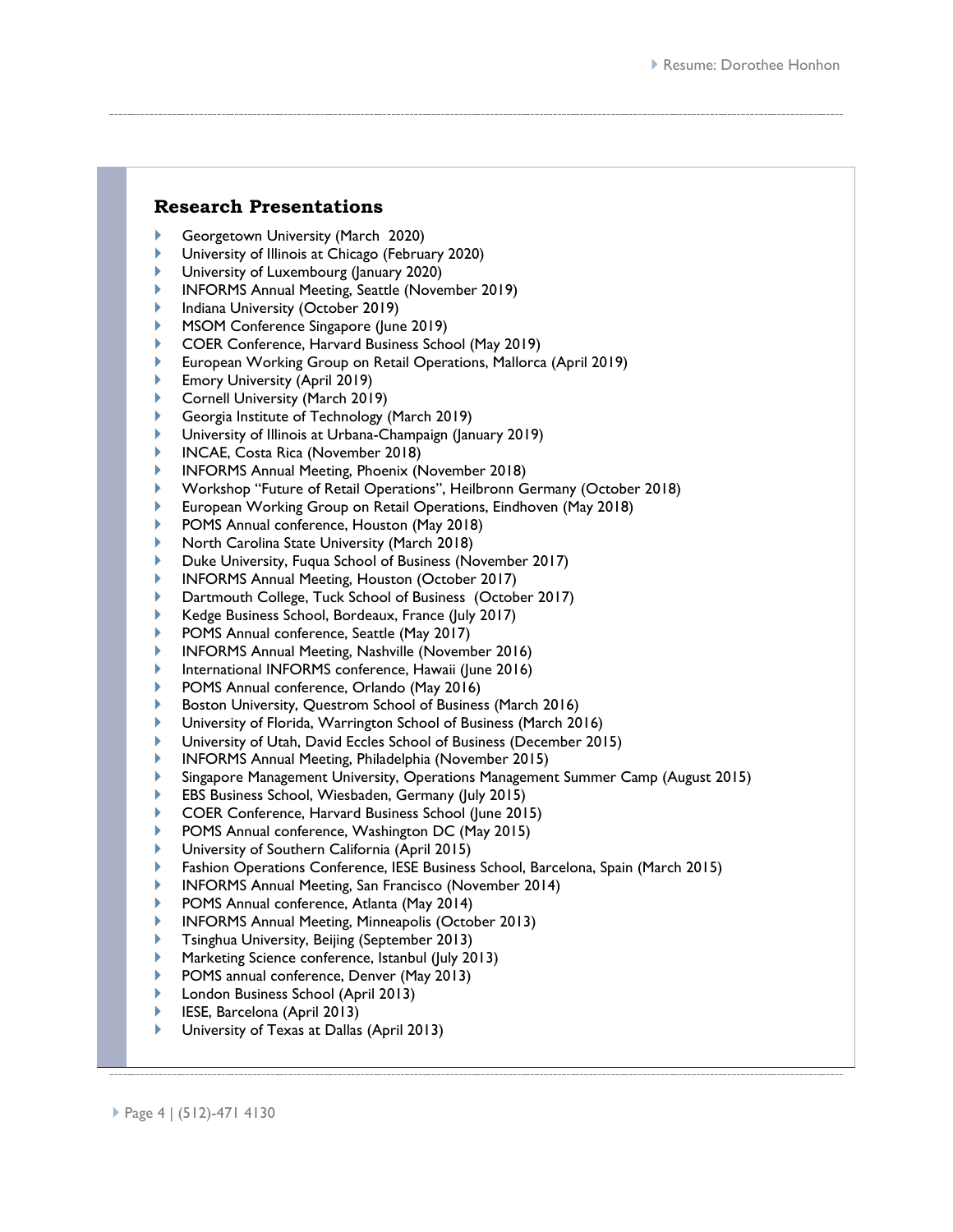- POMS annual conference, Chicago (May 2012)
- INSEAD, Fontainebleau, France (February 2012)
- INFORMS annual conference, Charlotte (November 2011)
- 6th Annual Behavioral Operations conference, INSEAD Fontainebleau (June 2011)
- POMS annual conference, Reno (May 2011)
- INFORMS Annual meeting, Austin (November 2010)
- George Washington University (September 2010)
- TU/e Eindhoven University of Technology (August 2010)
- ALIO-INFORMS Joint International Meeting, Buenos Aires (June 2010)
- POMS annual conference, Vancouver (May 2010)
- INFORMS Annual Meeting, San Diego (October 2009)
- CORS-INFORMS international meeting ,Toronto (June 2009)
- POMS annual conference, Orlando (May 2009)
- University of Texas at Dallas (February 2009)
- Indiana University (January 2009)
- INFORMS Annual Meeting, Washington DC (October 2008)
- INFORMS Annual Meeting, Seattle (November 2007)
- Southern Methodist University (August 2007)
- International INFORMS, Puerto Rico (2007)
- University of Michigan, Cornell, UCLA, UNC, University of Texas at Austin, INSEAD, University of Utah, University of Alberta, Univeristat Pompeu Fabra, University of Melbourne, University of Ottawa, Zaragoza Logistics Center (January – March 2006)
- INFORMS Annual meeting, San Francisco (2005)
- MSOM Annual meeting, Eindhoven (2005)
- INFORMS Annual meeting, Denver (2004)

## **Honors and Awards**

- INFORMS Forum Moving Spirit Award (2020)
- Naveen Jindal School of Management Outstanding Graduate Teaching Award (2017-18) a \$1000 prize
- Finalist for **Jindal Faculty Idol** of the Year category in OWLIE celebration (2018)
- INFORMS Volunteer Service Award at the Meritorious level (2017)
- M&SOM Meritorious Service Award (2014)
- Obtained Dutch teaching certification Basiskwalificatie Onderwijs (BKO) in June 2013.
- Wickham Skinner **best paper published in Production and Operations Management** during 2012 Award for the paper entitled "Assortment Planning for Vertically Differentiated Products" coauthored with Xiajun Amy Pan, presented at the  $24<sup>th</sup>$  annual POM conference, May 3-6, 2013.
- Presented in the "Best of WORMS" session at INFORMS (2011): ["Three women in OR/MS present](https://informs.emeetingsonline.com/emeetings/formbuilder/clustersessiondtl.asp?csnno=15013&mmnno=206&ppnno=0)  [their highly influential work published in INFORMS journals in 2010."](https://informs.emeetingsonline.com/emeetings/formbuilder/clustersessiondtl.asp?csnno=15013&mmnno=206&ppnno=0)
- Trammell/CBA Foundation Teaching Award for Assistant Professors (2011) a \$2,500 prize
- University of Texas Regents' Outstanding Teaching Award for Assistant Professors (2010) a \$25,000 prize
- M&SOM Meritorious Service Award (2009)
- Stern Award for Ph.D. Teaching Excellence, New York University (2005) a \$1,000 prize
- Taggart and Stern Fellowship, New York University (2005-2006)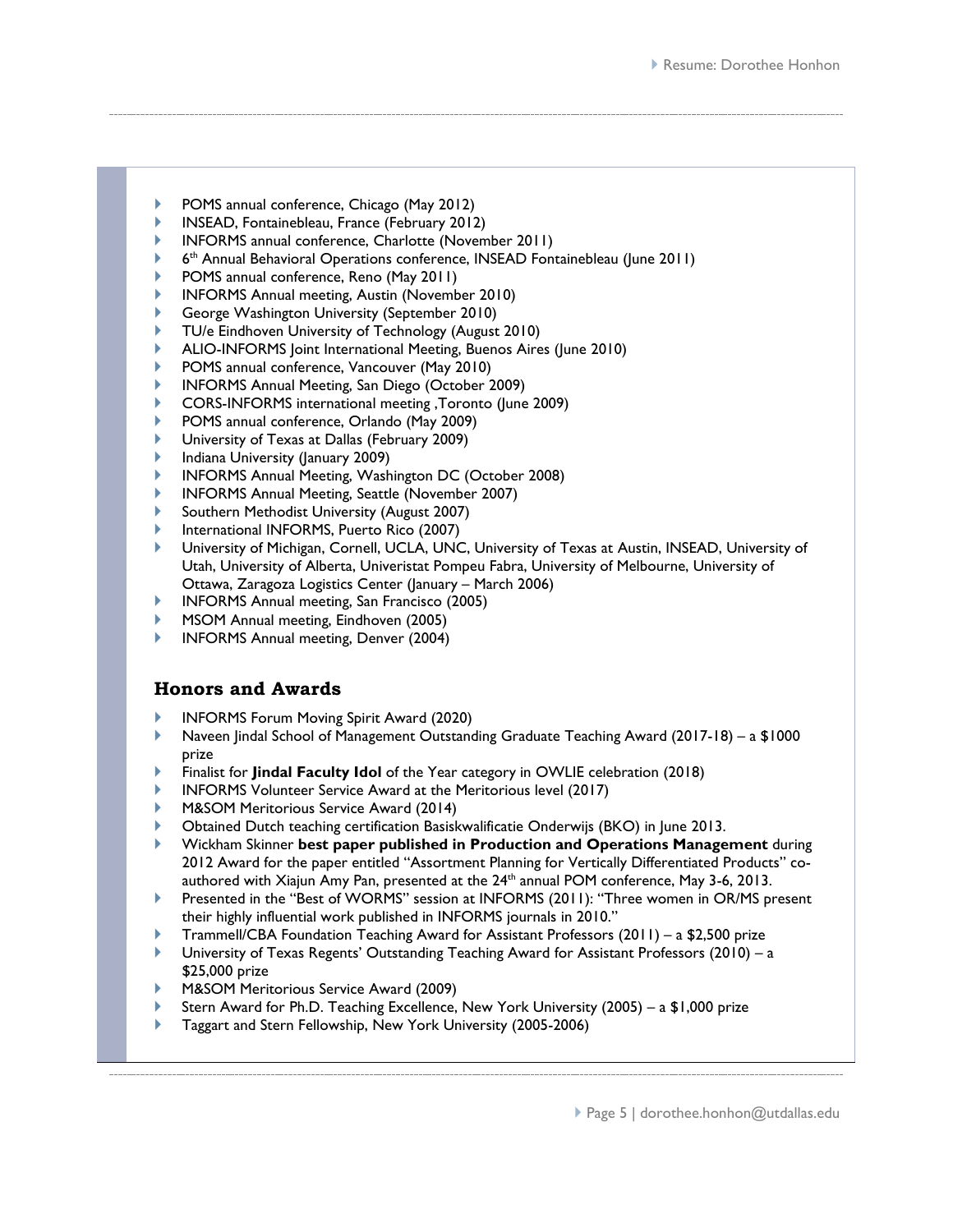- Stern Fellowship, New York University (2001-2005)
- Fonds E.G. de Barsy (Fellowship), Fonds National de la Recherche Scientifique, Belgium (2001–2002)
- Dexia Prize for best undergraduate thesis, University of Liege, Belgium. (2000)

## **Refereeing**

- Associate editor at *Manufacturing and Service Operations Management* (2021-now)
- Editor for Special issue on "Waste Minimization: Strategies for the Reduction and Prevention of all Forms of Waste" at the journal *Sustainability* (2020-now)
- Recognized reviewer status achieved at the *European Journal of Operations Research* and *OR Letters*  journals
- Associate editor at *Management Science* (2014-now)
- Senior Editor at Production and Operations Management (2018-now)
- Associate editor at 4OR, a Quarterly Journal of Operations Research (2017-now)
- Guest editor for Feature Cluster (Special Issue) of European Journal of Operational Research on "Digitalization and omni-channel retailing" (2018-19)
- Associate editor for Special Issue of Naval Research Logistics on "Analytics and Operations of Online Retailing" (2018-19)
- Ad hoc refereeing: Management Science, Operations Research, Manufacturing and Service Operations Management, Operations Research Letters, Naval Research Logistics, Production and Operations Management, European Journal of Operational Research, IEEE Transactions on Engineering Management, Decision Sciences, Annals of Operations Research, INFORMS Journal on Computing, Journal of the Operational Research Society (2006-now)

## **Teaching Experience**

- Guest lecturer (one lecture) at North Carolina State University (March 2018)
- Inventory Management of Perishable Products to Minimize Waste, 2017, Ph.D. level, MIT-Zaragoza Logistics Center, Zaragoza, Spain
- Teaching evaluations: NA
- Retail Operations, 2013-now, Graduate level, University of Texas Dallas
- Teaching evaluations 4.9 out of 5.
- Operations Management (core), 2013-now, Graduate level, University of Texas Dallas
- Teaching evaluations: 4.87 out of 5
- Operations Management (core), 2011, MBA level, Indian School of Business
- Teaching evaluations: NA.
- Inventory Control, Ph.D. level, Eindhoven University of Technology
- Teaching evaluations: NA
- Retail Operations, 2011-13, Masters level, Eindhoven University of Technology
- Teaching evaluations: 4.28-4.45 out of 5
- Microeconomics, 2011-13 Bachelor level, Eindhoven University of Technology
- Teaching evaluations: 4.53-4.78 out of 5
- Logistics and Inventory Management, 2007-11, Undergraduate level, University of Texas at Austin
- Teaching evaluations: 4.4-4.6 out of 5
- Operations Management, 2006-11, Undergraduate level, University of Texas at Austin
- Teaching evaluations: 4.6-4.8 out of 5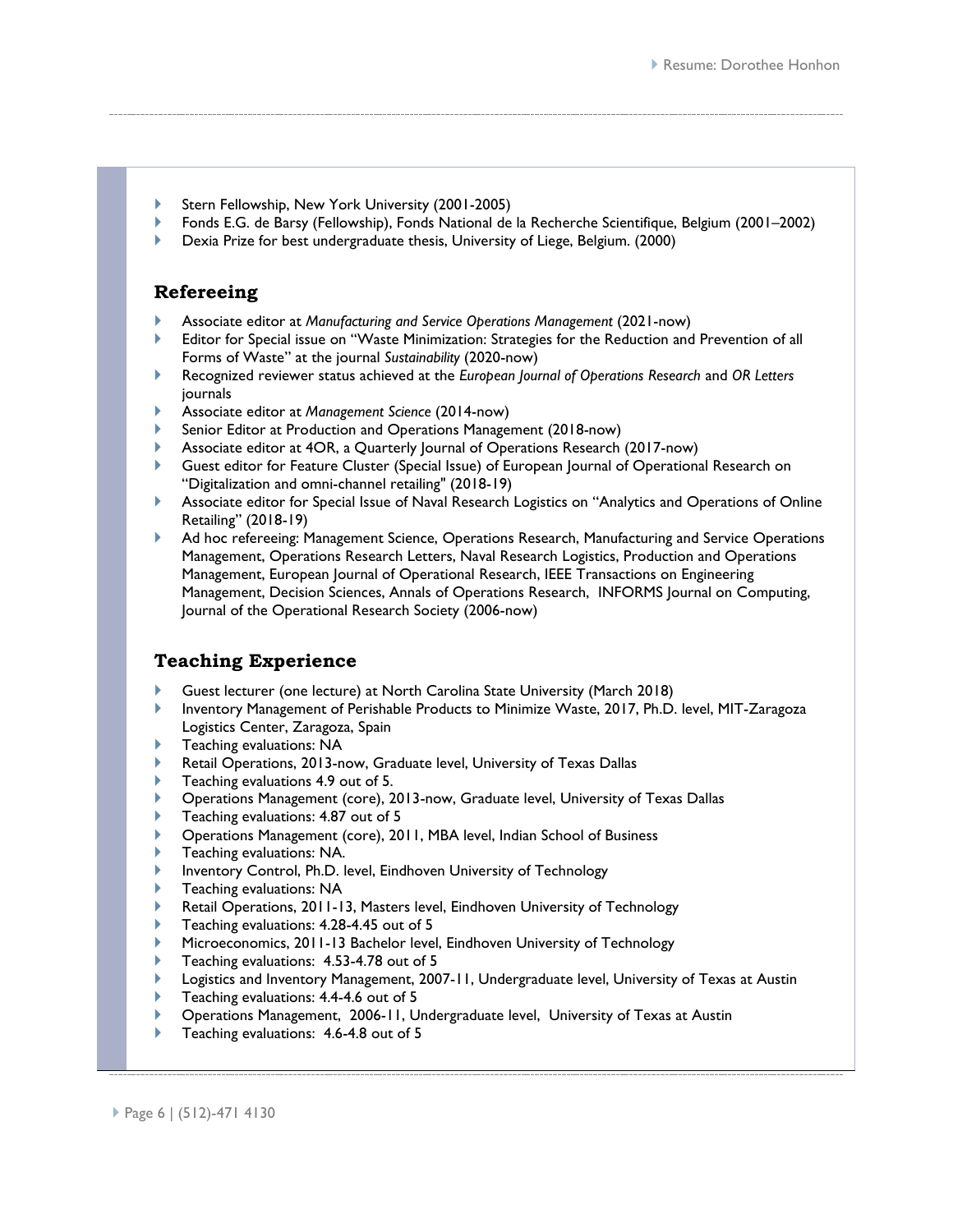- Operations Practicum, 2007, MBA level, University of Texas at Austin
- Teaching evaluations: 4.3 out of 5
- Advanced Topics in Inventory Management, 2008, Ph.D. level, MIT-Zaragoza Logistics Center, Zaragoza, Spain
- Teaching evaluations: NA
- Competitive Advantages from Operations, 2005, Undergraduate level, New York University
- Teaching evaluations: 5.4 out of 7

# **Ph.D. student supervision**

- Zhichao Feng, University of Texas Dallas (2015-2020)
- Ismail Kirci, University of Texas Dallas (2015-2018)
- Yulia Vorotyntseva, University of Texas Dallas (2015-2019)
- Ying Cao, University of Texas Dallas (2013-2017)
- Bharadwaj Kadiyala, University of Texas Dallas (2014-2017)
- Jiwen Ge, Eindhoven University of Technology (2013-2016)
- Anna Franceschetti, Eindhoven University of Technology, (2011-2015)
- Xiajun Amy Pan, University of Texas at Austin, (2007-2009): co-chair of her thesis committee
- Sreelata Jonnalagedda, University of Texas at Austin (2007-2009): member of her thesis committee

## **Service**

- Chair of the UTD Sustainability Committee (2020-21)
- Co-Chair of the Retail Operations Track for the 2020 International POMS conference
- Co-Chair of the Retail Operations Track for the 2020 POMS conference
- Vice-President for Meetings of the MSOM Society (2019-20)
- Member of the Jury for the 2019 INFOMS poster session (2019)
- President of the College of Supply Chain Management of the POMS society (2018-20)
- Member of the Dantzig Dissertation Award committee (2018-20)
- Past President of the Women in Operations Research and Management Science (WORMS) forum of INFORMS (2019)
- Chair of the Retail Operations Track for the 2019 POMS conference
- Organizer and host of evening session of the Beer Game with the Supply Chain Leadership Council in (March and November 2019)
- Member of the JSOM Undergraduate Research committee (2018-19)
- Panelist in session on work/life balance at the INFORMS Doctoral Colloquium (November 2018)
- Co-chair of the 2018 MSOM conference planning committee
- Panelist in DocNet Recruitment Forum at JSOM (November 2018)
- Member of third year review committee for Shouqiang Wang (2018)
- Member of the Selection Committee for the POMS 2018 Wickham Skinner Early Career Research Award
- President of the Women in Operations Research and Management Science (WORMS) forum of INFORMS (2018)
- Member of the Hiring Committee for Bin Hu (2018)
- Faculty advisor for the Global Student Challenge 2017-2018
- Chair of the POMS mentoring initiative 2017-2019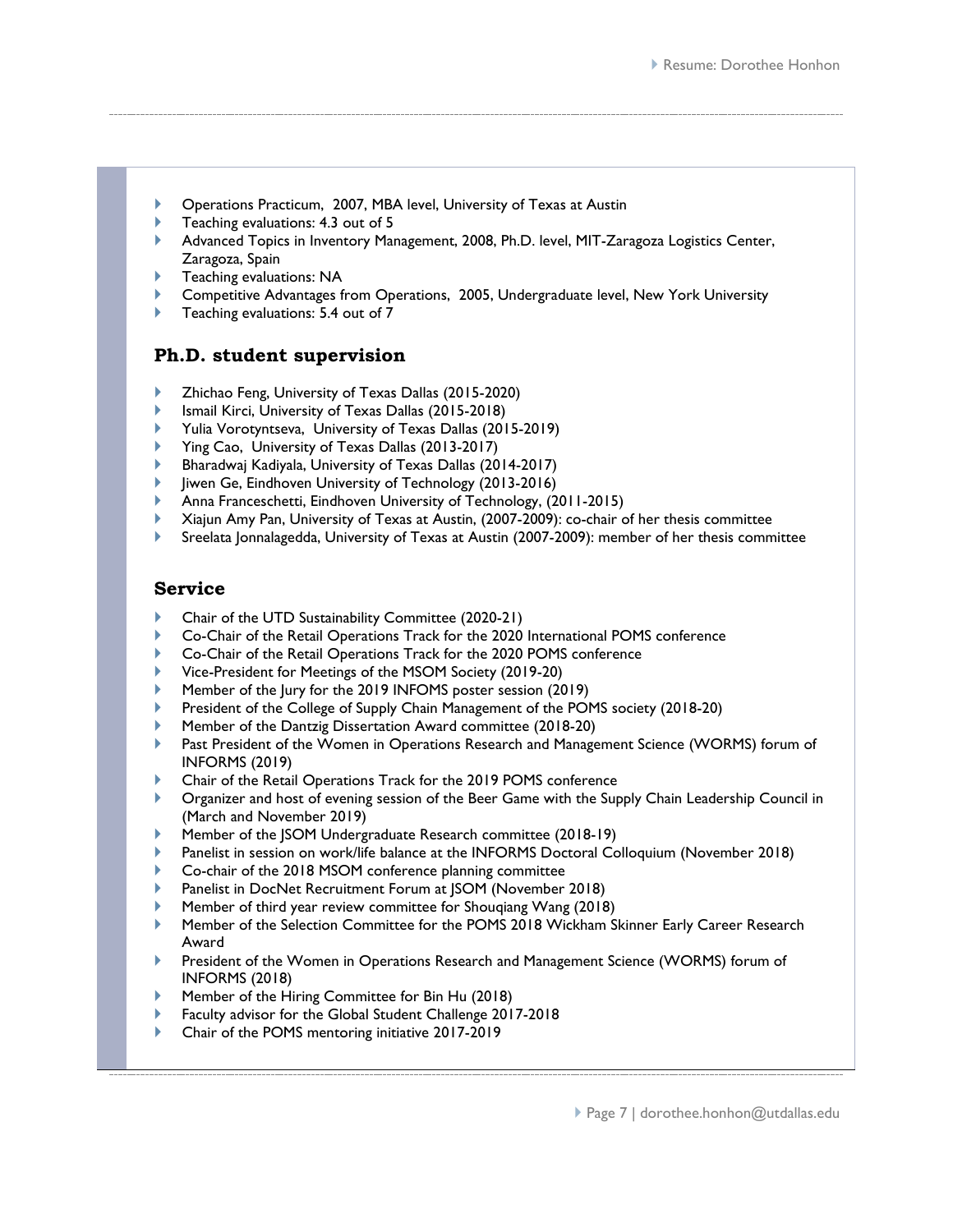- President-Elect of the College of Supply Chain Management of the POMS society (2017-18)
- President-Elect of the Women in Operations Research and Management Science (WORMS) forum of INFORMS (2017)
- Judge for the 2017 Best Student Paper award of the College of Supply Chain Management of the POMS society (2007)
- Case-writer and judge for the Fall 2016 INFORMS Operations Management Poster competition 2.0., Naveen Jindal School of Management, UT Dallas (Fall 2016)
- Judge for the 2016 INFORMS Junior Faculty Interest Group (JFIG) paper competition
- Member of the faculty recruiting committee, Operations Management, Naveen Jindal School of Management (2016-17)
- Member of the Ad Hoc Committee for granting of Tenure and Promotion to the Rank of Associate Professor for Lindsay King (2016-17)
- Member of the Ad Hoc Committee for mid-probationary review for Anyan Qi (2016-17)
- VP of Communication, College of Supply Chain Management of the POMS society (2015-now)
- Senior VP of meetings of the Women in Operations Research and Management Science (WORMS) forum of INFORMS (2016-2017) (2016-2017)
- Track chair for the 2016 POMS Annual Meeting
- Member of the JSOM Undergraduate Research Funding Scholarship committee (2015-now)
- Member of the 2015 World Conference in Havana, Cuba Steering Committee (2015 2016)
- Member of the University of Texas at Dallas senate (2015-2016)
- Judge for the 2015 College of Supply Chain Management Student Paper Competition (May 2015)
- Member of the Clinical Professor / Senior Lecturer recruiting committee, Operations Management, Naveen Jindal School of Management, UT Dallas (2015)
- Junior VP of meetings of the Women in Operations Research and Management Science (WORMS) forum of INFORMS (2015-2016)
- Case-writer and judge for the 2015 MBA Case competition, Naveen Jindal School of Management, UT Dallas (2015)
- Board member of the Production and Operations Management Society (2014-2016)
- Member of the Ph.D. student recruiting committee, Operations Management, Naveen Jindal School of Management (2014, 2015)
- Member of the faculty recruiting committee, Operations Management, Naveen Jindal School of Management (2013-14, 2014-15)
- Co-chairing the Production and Operations Management Society College of Supply Chain Management 2013 Best Student Paper Competition (2013-14)
- Chaired the INFORMS Future Academician Colloquium at the Annual meeting in Austin (2010)
- Member of the IROM Department's Executive Committee at the McCombs School of Business of the University of Texas at Austin (2009-11)
- Member of the faculty recruiting committee, Operations Management, McCombs School of Business, University of Texas at Austin (2006-2009)

# **Professional Affiliations**

 INFORMS, Production and Operations Management Society (POMS), College of Supply Chain Management, Manufacturing & Service Operations Management Society (M&SOM), Women in OR/MS (WORMS), Consortium for Operations Excellence in Retailing (COER). Supply Chain Thought Leaders Group (2020-Now)